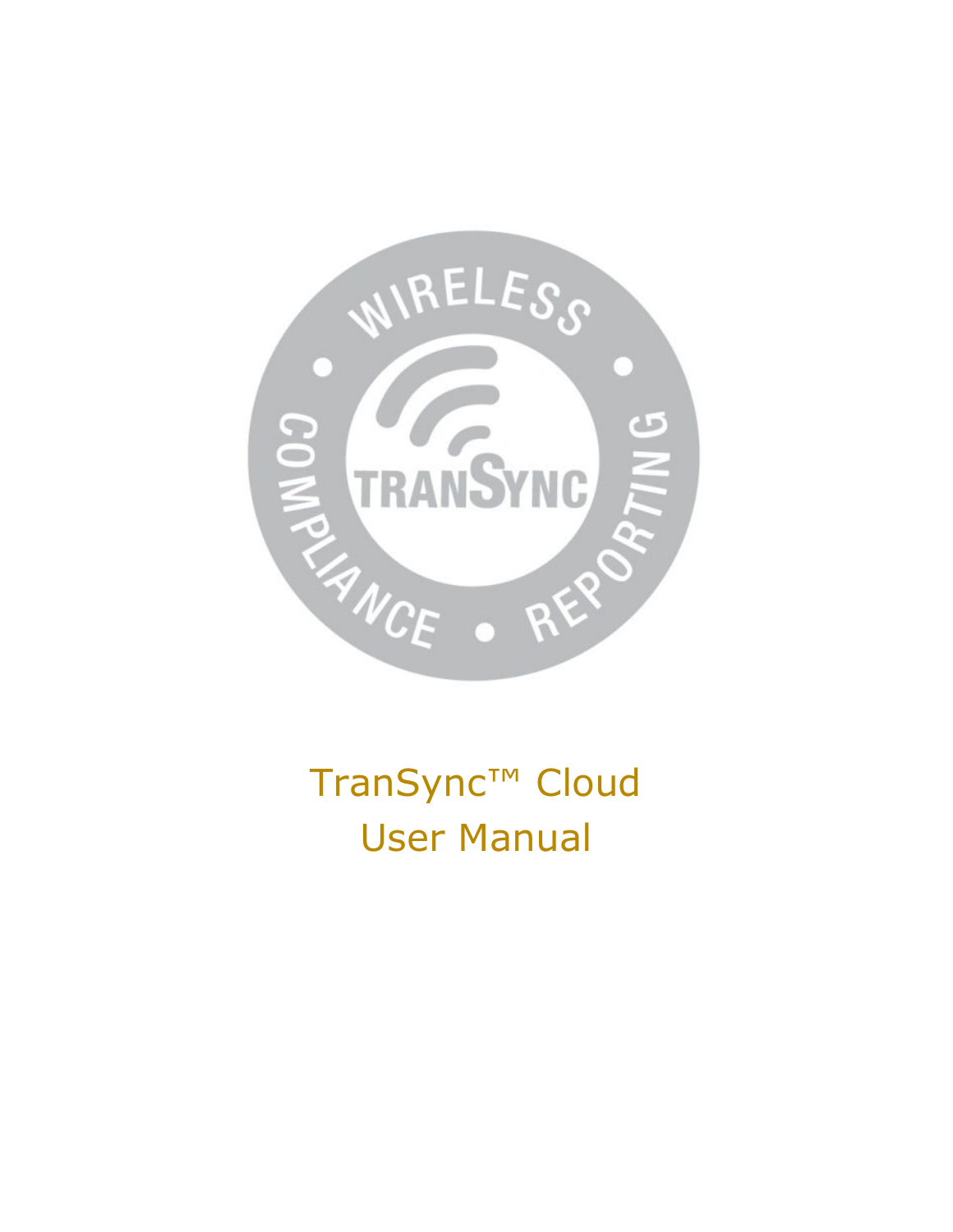# Contents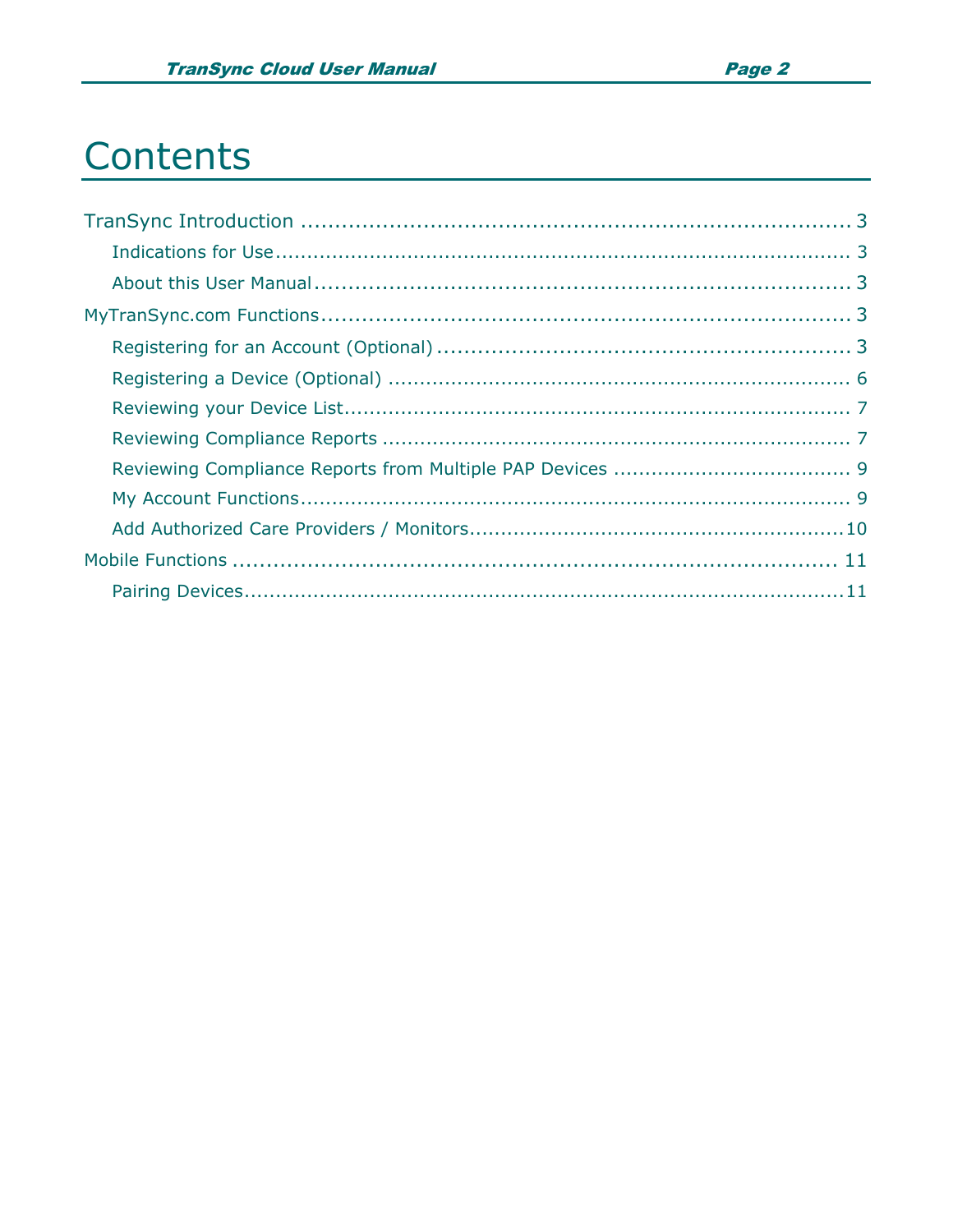# TranSync Introduction

Thank you for choosing TranSync™! The TranSync Compliance Monitoring System is designed to provide patients with a secure and convenient way to view compliance data and transmit it to homecare providers and clinicians.

Note: TranSync Desktop Software is compatible with Windows (7 and 10) PC systems.

### Indications for Use

The TranSync system is intended for use by patients, homecare providers, and monitors in conjunction with the Transcend miniCPAP devices for the purpose of managing patient compliance by viewing or sending compliance data.

### About this User Manual

This user manual is intended to be used by **individual users** (patients). For details on how to use the system as a homecare provider or authorized monitor, visit www.MyTranSync.com/resources to download the homecare or monitor manual.

**Note:** For purposes of this manual, some software screen images may differ from the actual screen display. This is only for clear printing and on-screen display of this manual.

# MyTranSync.com Functions

### Registering for an Account (Optional)

Registration is not required in order to send compliance data to your Homecare Provider. However, if you'd like to view your own compliance data or transfer your data via the mobile app, follow these instructions to register for an **Individual User Account**.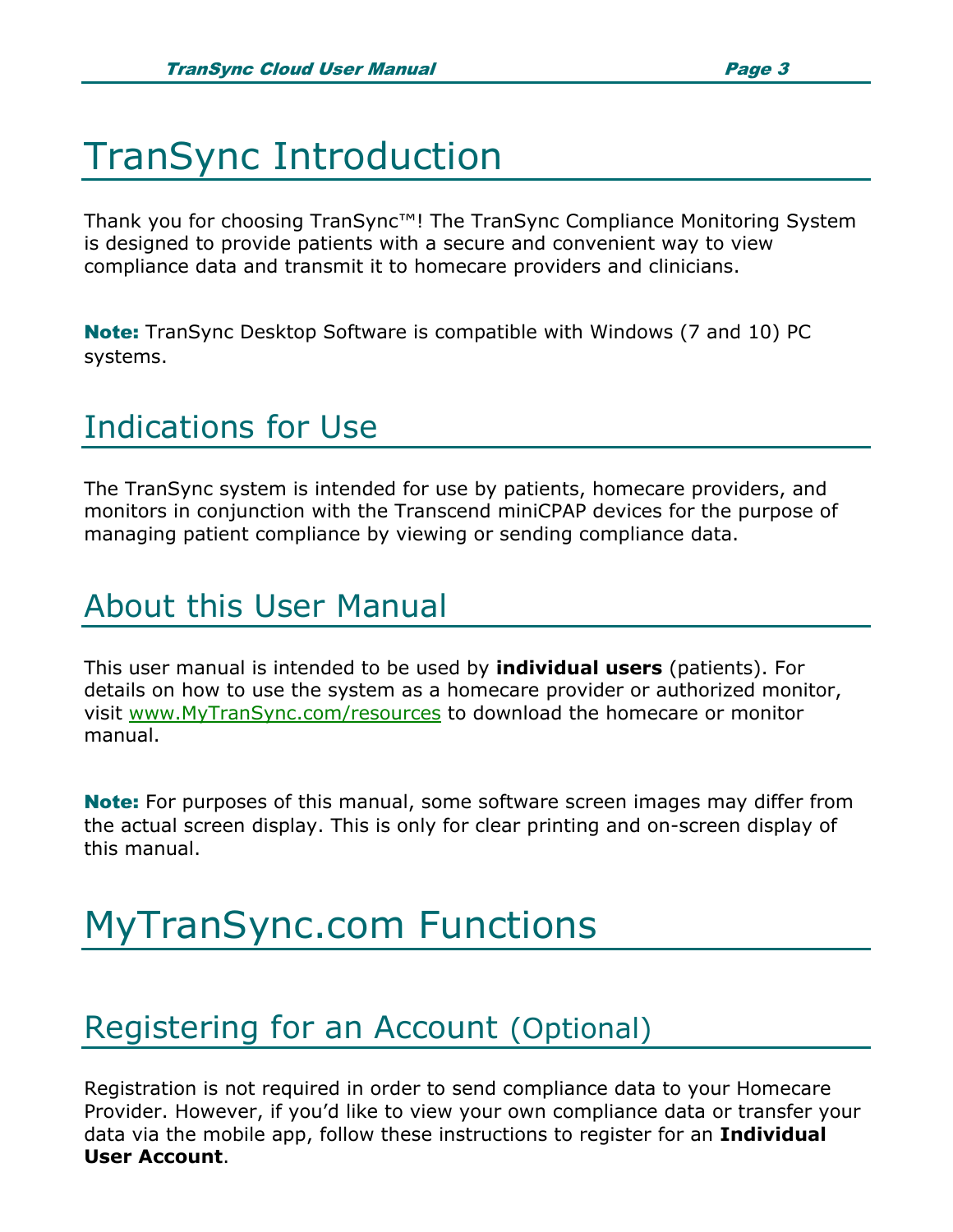- 1. Go to www.MyTranSync.com
- 2. Select "Register".



3. Choose "Individual User Account" and click "Continue Registration"

| la Individual User Account     |                                                                                                  |  |
|--------------------------------|--------------------------------------------------------------------------------------------------|--|
|                                | ◆ Choose this account type if you have a Transcend device and wish to track your own compliance. |  |
|                                |                                                                                                  |  |
| <b>Continue Registration »</b> |                                                                                                  |  |

4. Complete the required fields (indicated by a \*), review the *Terms of Use*, check the corresponding box, and select "Submit Registration".



5. An email will be sent to you with details to finish registration. Open the email and note the temporary password.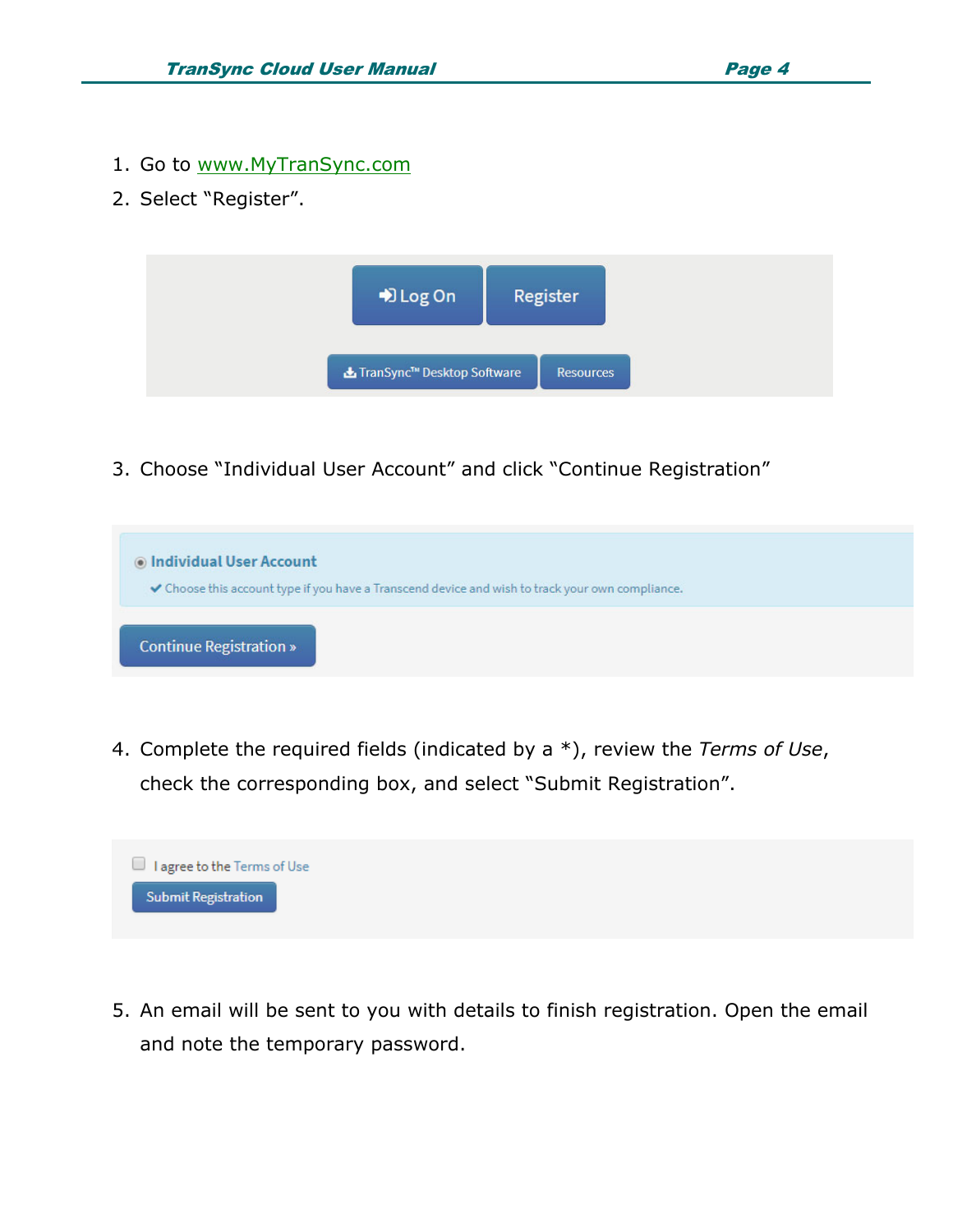| Thank you for registering with TranSync<br>$Inbox \times$                                                                |
|--------------------------------------------------------------------------------------------------------------------------|
| TranSync noreply@somnetics.com via sendgrid.me<br>to me $\sim$                                                           |
| Hello                                                                                                                    |
| Thank you for registering with TranSync. To activate your account, please visit http://transyncwebga.azurewebsites.net/. |
| Your chosen user name is:                                                                                                |
| Your temporary password is: d{8R?Pa                                                                                      |
| Thank you,                                                                                                               |
| TranSync                                                                                                                 |
|                                                                                                                          |
|                                                                                                                          |

- 6. Click on the link inside the email to launch MyTranSync.com in a browser.
- 7. Select "Log On" on the TranSync homepage.



8. Log on using your username and temporary password. Select "Change Password" to update the temporary password to your new personal and secure password. You will automatically be asked to change the temporary password following your first log on.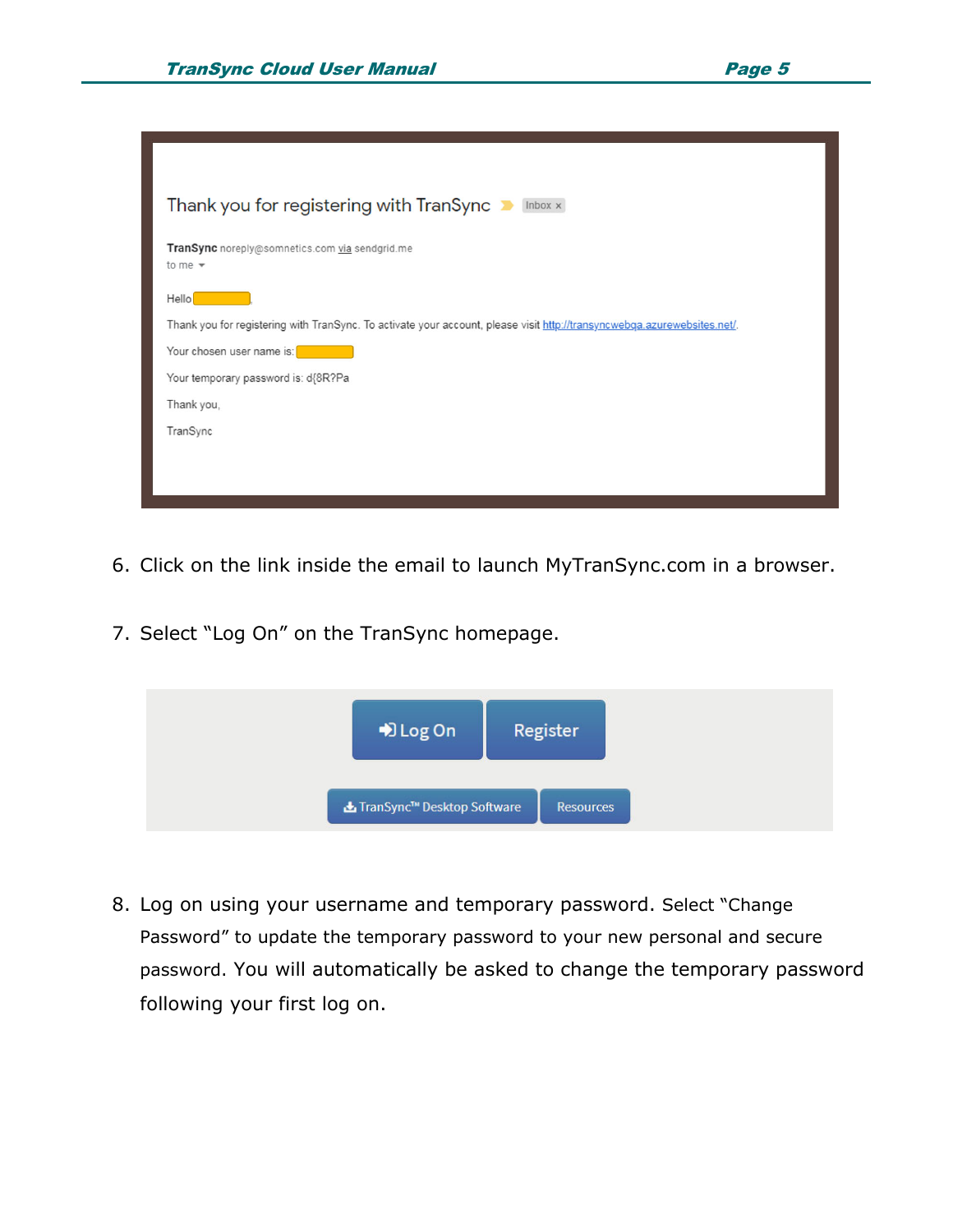| <b>Welcome to TranSync!</b>          | Use the form below to reset your password. Your temporary password was sent to news omneticsuser@gmail.com.<br>New passwords are required to be a minimum of 7 characters in length, and must contain AT LEAST 2 of the following character types: lower case letter, upper case letter, number. |
|--------------------------------------|--------------------------------------------------------------------------------------------------------------------------------------------------------------------------------------------------------------------------------------------------------------------------------------------------|
| <b>Reset Your Temporary Password</b> |                                                                                                                                                                                                                                                                                                  |
| Current password                     |                                                                                                                                                                                                                                                                                                  |
| New password                         |                                                                                                                                                                                                                                                                                                  |
| Confirm new password.                |                                                                                                                                                                                                                                                                                                  |
| Change Password                      |                                                                                                                                                                                                                                                                                                  |

## Registering for a Device (Optional)

Note: You only need to register your PAP device if you choose to register for an Individual User Account. Follow these instructions to register your PAP device.

1. To register a device, select "Devices" and then "Register Device".

| $\sqrt{C}$ | Devices $\blacktriangleright$      | Patients ▼ Sub-Accounts ▼ | Users • | Settings $\blacktriangledown$ |
|------------|------------------------------------|---------------------------|---------|-------------------------------|
|            | ■ List<br><b>O</b> Register Device |                           |         |                               |

2. Enter the serial number of the PAP device and click on "Submit" (Step 1). After submission, the system will ask you to confirm the device serial number for completion (Step 2).

|               | <b>Step 1 - Device Search</b>                                                      |  |  |
|---------------|------------------------------------------------------------------------------------|--|--|
|               | Please enter the entire Serial Number of the Transcend device you wish to register |  |  |
|               |                                                                                    |  |  |
|               |                                                                                    |  |  |
| <b>Submit</b> |                                                                                    |  |  |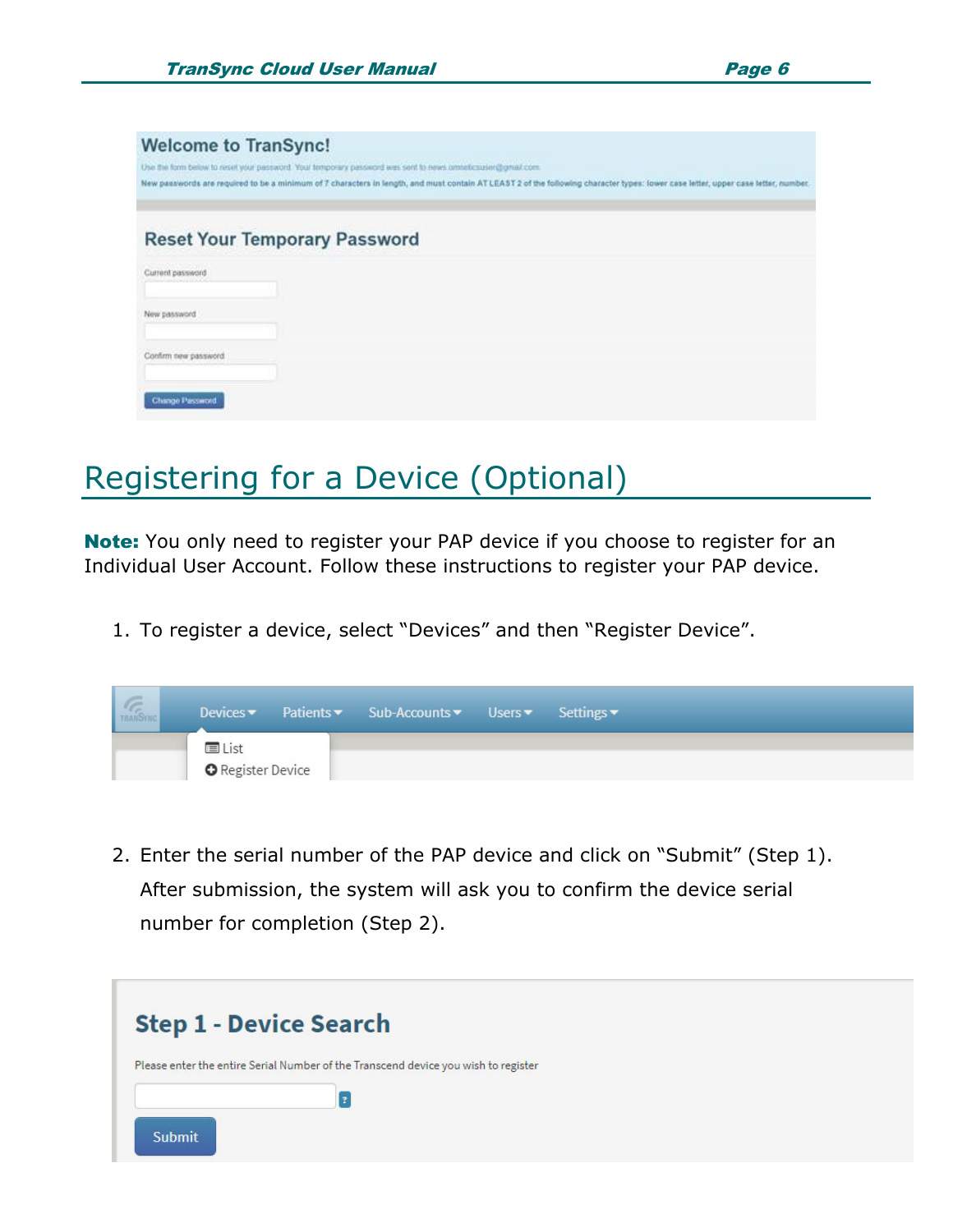

Note: A user can have multiple devices registered to their account if desired.

## Reviewing Your Device List

- 1. Click on "Devices"
- 2. Click on "List"
- 3. All devices that have been registered to your account will be displayed.

#### **Transcend Devices**

| Serial #  | Min Pres. | Max Pres. | <b>Start Pres.</b> | <b>EZEX</b> |
|-----------|-----------|-----------|--------------------|-------------|
| B10A00001 |           |           |                    |             |
| B13A10257 |           |           |                    |             |

# Reviewing Compliance Reports

- 1. Go to www.MyTranSync.com
- 2. Log on using your username and password.
- 3. Select "Compliance Report" in the upper left-hand corner of the page.



4. The compliance overview screen should contain summary boxes corresponding to Compliance Summary, Patient Therapy Settings, Therapy Pressure Summary, AHI – Events Per Hour of Use, and Leak Summary.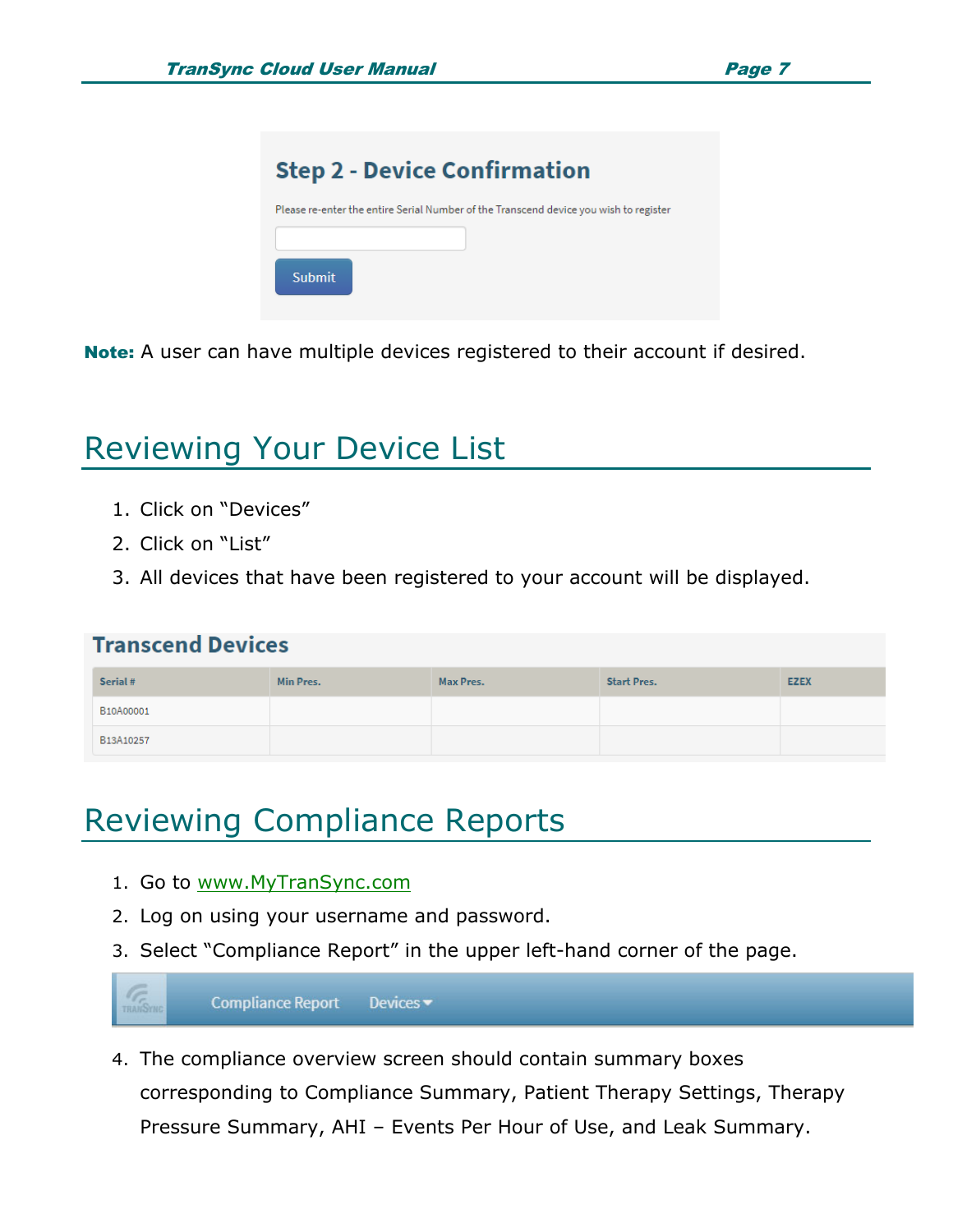

| Usage Report for serial number: B10A00001<br>User: Last, First                                                                                                                                                                                                                                                                                                                                                                                                                                                   | Tuesday, August 6, 2019 2:31:43 PM |
|------------------------------------------------------------------------------------------------------------------------------------------------------------------------------------------------------------------------------------------------------------------------------------------------------------------------------------------------------------------------------------------------------------------------------------------------------------------------------------------------------------------|------------------------------------|
| <b>Compliance Summary</b><br>Date Range: 7/3/2019 to 8/1/2019 (30 total days, 160 total hours of therapy)<br>Average Hours/Night: 5.3<br>Median Hours/Night: 5.3<br>90 Percentile Pressure: 18.0 cmH2O<br>95 Percentile Pressure: 19.4 cmH2O<br>18 of 30 Days with at least 4 hours of therapy (60%)<br>6 of 30 Days with between 4 and 6 hours of therapy (20%)<br>3 of 30 Days with between 6 and 8 hours of therapy (10%)<br>9 of 30 Days with 8 or more hours of therapy (30%)<br>0 of 30 Days not used (0%) |                                    |
| <b>Patient Therapy Settings</b><br>Minimum Therapy Pressure: cmH20<br>Maximum Therapy Pressure: cmH20<br>Starting Therapy Pressure: cmH20<br>Ramp Starting Pressure: cmH2O<br>Ramp Duration: min<br>EZEX™ Pressure Relief:                                                                                                                                                                                                                                                                                       |                                    |
| <b>Therapy Pressure Summary</b><br>Minimum Pressure: 4.1 cmH2O<br>Maximum Pressure: 20.0 cmH2O<br>Time-weighted Average Pressure: 11.2 cmH2O                                                                                                                                                                                                                                                                                                                                                                     |                                    |
| AHI - Events Per Hour of Use<br>AHI Index: 2.31<br>Apnea Index: 1.06<br>Hypopnea Index: 1.25<br>% of Time in Apnea: 0.5%<br>% of Time in Hypopnea: 0.6%                                                                                                                                                                                                                                                                                                                                                          |                                    |
| <b>Leak Summary</b><br>Average Leak: 22.42 (L/Min)<br>Median Leak: 17.00 (L/Min)<br>90 Percentile Leak: 52.00 (L/Min)<br>95 Percentile Leak: 62.00 (L/Min)                                                                                                                                                                                                                                                                                                                                                       |                                    |

5. The overview date range will default to the most recent 30-day window. To change the report time period, simply change the dates at the top of the page and select "Submit".

| Start: | 07/02/2019 | End: | 08/01/2019 | ubmit |
|--------|------------|------|------------|-------|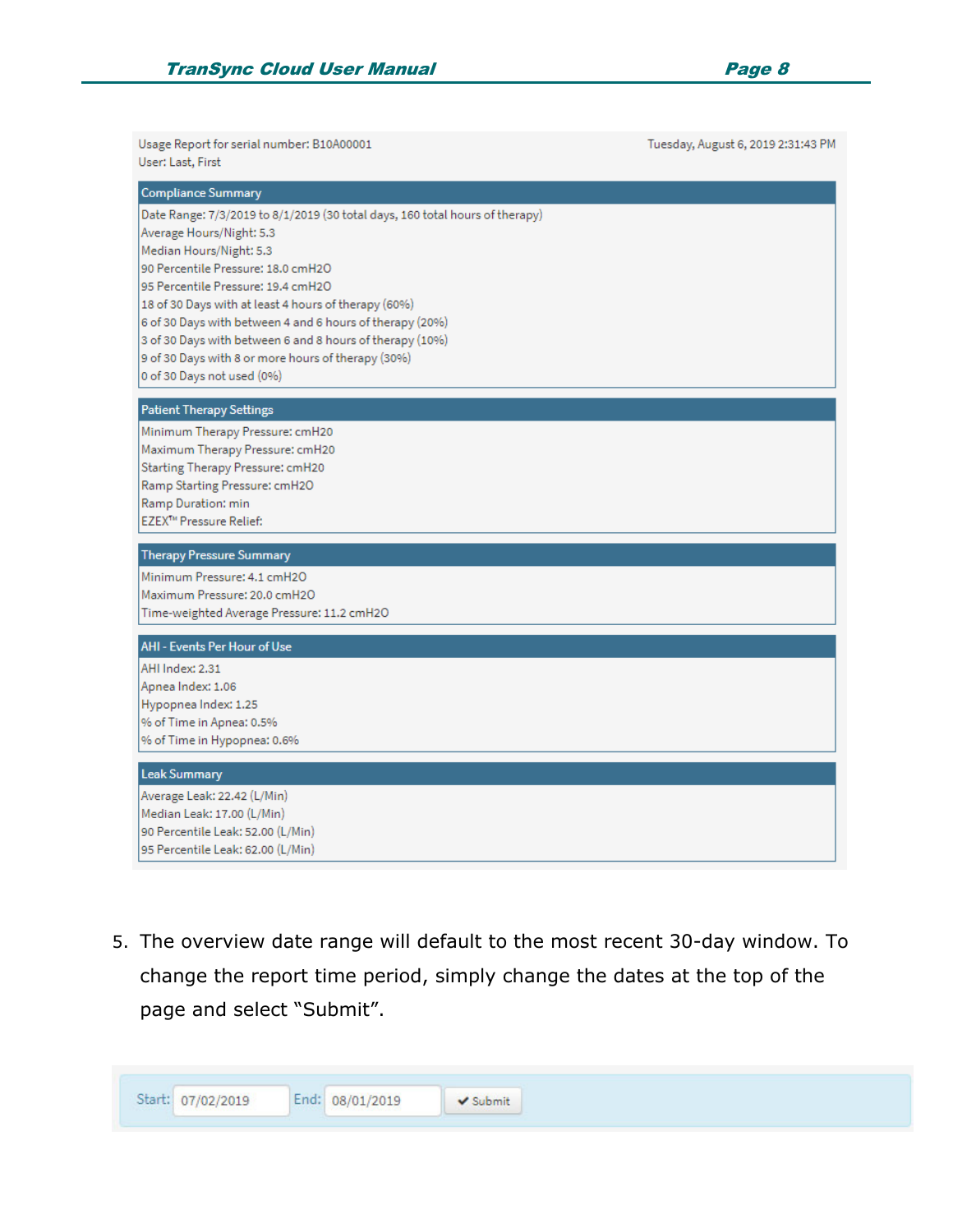- 6. To view your therapy sessions in more detail, click compliance detail. This page houses therapy sessions and events over the selected time period.
- 7. To print this report, select "Print to PDF". After the PDF version of the report has downloaded, you may print the report to hard copy.



**Note:** To view compliance information on the website, you must be registered.

Follow instructions in the "Registering for an Account" section.

## Reviewing Compliance Reports from Multiple PAP Devices

- 1. On the compliance overview screen select a new device from the drop-down menu and select "Submit".
- 2. The compliance from the newly selected device will be displayed.

# My Account Functions

There are a number of functions that individual users can perform.

- 1. To access the following functions, go to www.MyTranSync.com and log on using your username and password.
- 2. Select your username in the top right-hand corner of the window, then select "My Account".

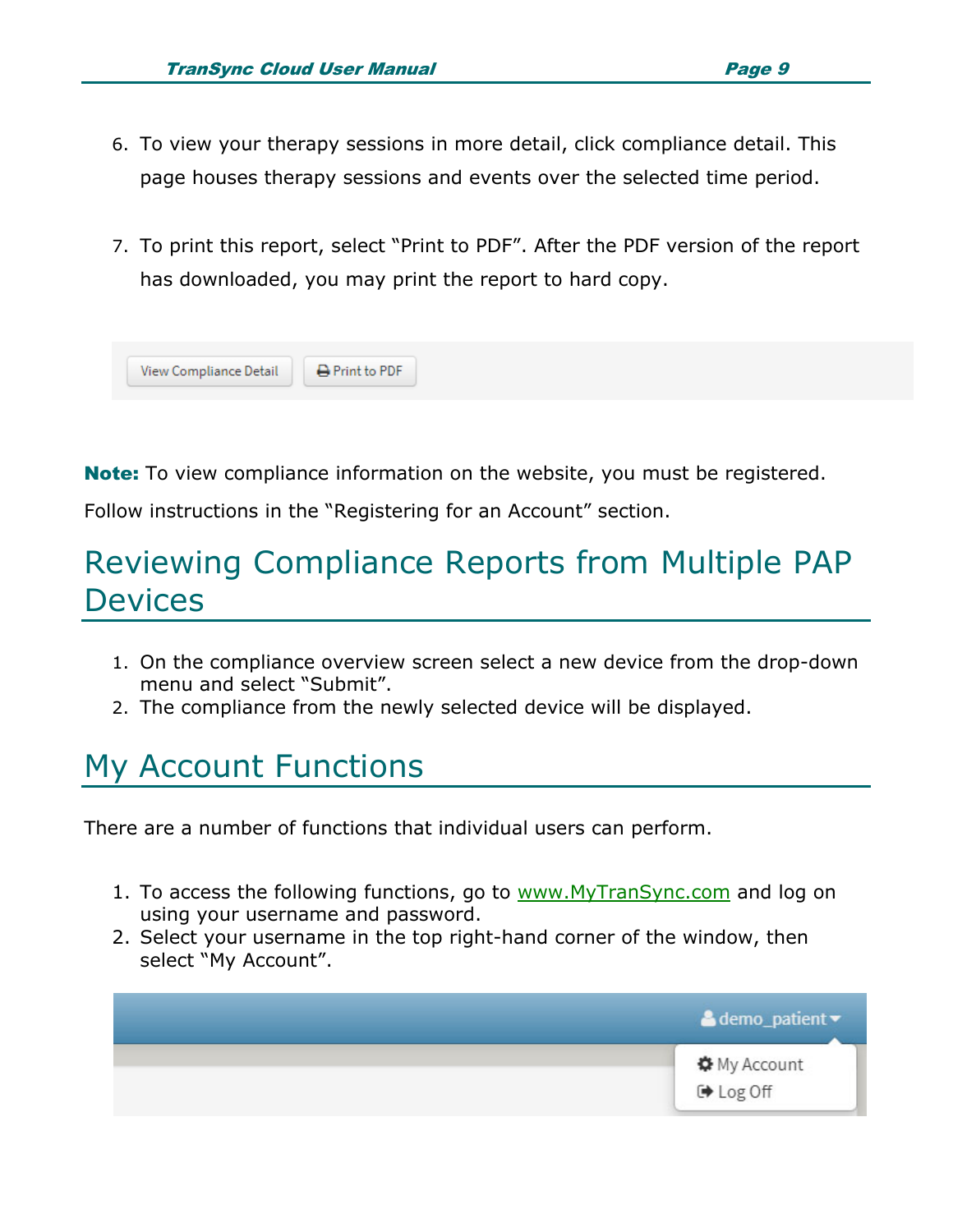÷

The following functions will be available to you:

- Update **Contact Information**, such as address and phone number.
- Update **Username**
- Change **Password**
- View **Notes** made by your homecare provider or monitor
- Add **Authorized Care Providers/Monitors** to view your compliance data (see steps below). (This allows your care provider(s), such as your doctor, to view your compliance data.)

Note: Follow these steps to share your data with authorized monitors. Authorized monitors are only allowed to view patient data and compliance.

# Add Authorized Care Providers / Monitors

1. In the Authorized Care Providers Section, click the + symbol.

**Authorized Care Providers** No providers authorized

2. Search for a care provider or monitor using any of the fields provided. The list of results will only contain Authorized Care Providers who have registered for an account. If your Authorized Care Provider has not signed up for an account, they must do so before you will be able to share your data.

| <b>Provider Search</b>                                              |
|---------------------------------------------------------------------|
| Enter any of the following search criteria to find a care provider: |

| Unique Provider Identifier | $\overline{\mathbf{r}}$ |
|----------------------------|-------------------------|
| <b>First Name</b>          |                         |
| Last Name                  |                         |
| Institution                |                         |
| Search                     |                         |

3. Once you find your monitor from the results list, click "Select."